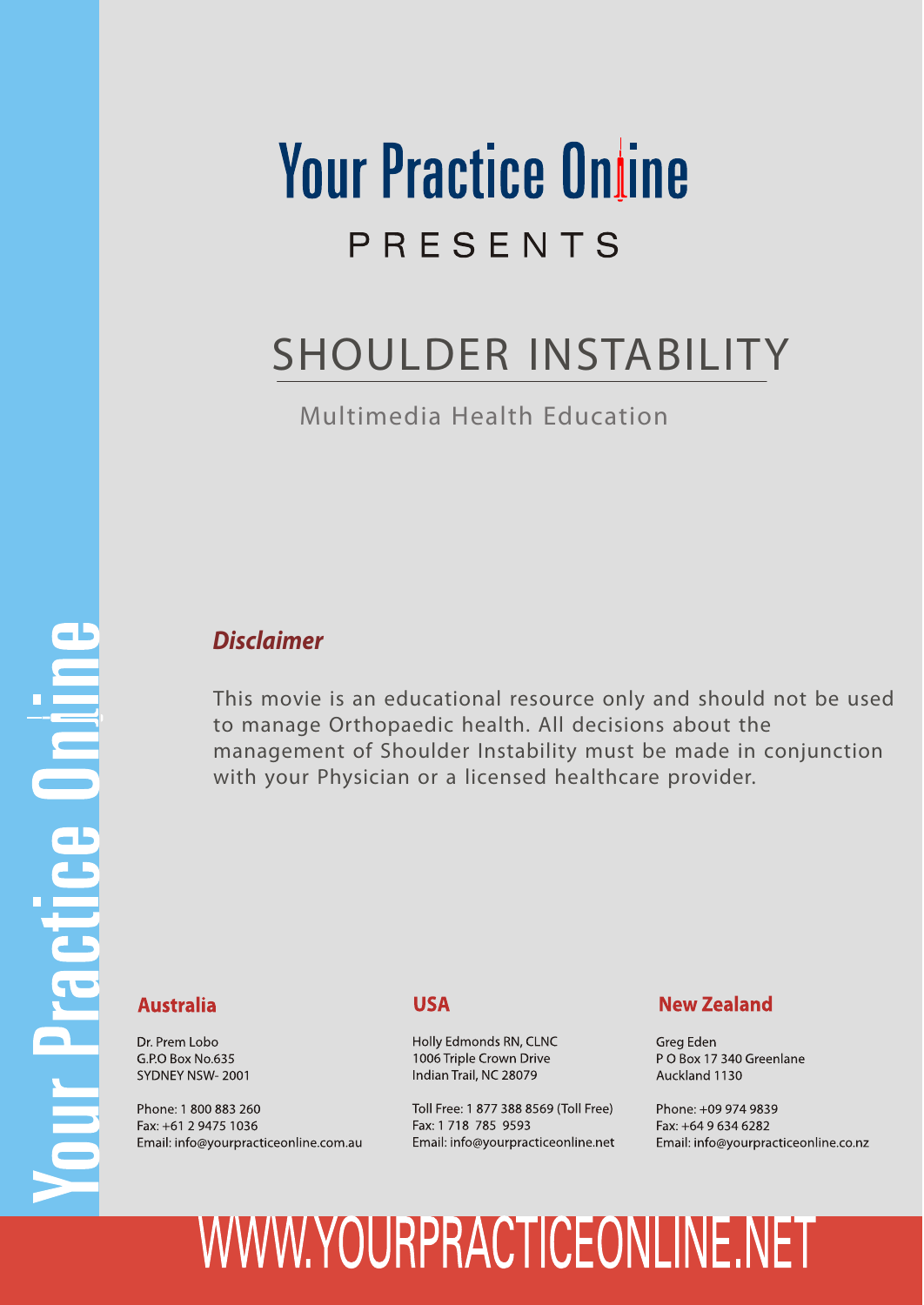## SHOULDER INSTABILITY

Multimedia Health Education

 $\overline{\phantom{a}}$ 

## MULTIMEDIA HEALTH EDUCATION MANUAL

TABLE OF CONTENTS

| <b>SECTION</b>                      | CONTENT                           |  |  |
|-------------------------------------|-----------------------------------|--|--|
| <b>1. Normal Shoulder Anatomy</b>   |                                   |  |  |
| $\mathsf{a}$ .                      | Introduction                      |  |  |
| b.                                  | Normal Shoulder Anatomy           |  |  |
|                                     |                                   |  |  |
| 2. Overview of Shoulder Instability |                                   |  |  |
| a.                                  | What is Shoulder Instability?     |  |  |
| b.                                  | Symptoms                          |  |  |
| C <sub>1</sub>                      | <b>Risk Factors</b>               |  |  |
| d.                                  | Diagnosis                         |  |  |
|                                     |                                   |  |  |
| <b>3. Treatment Options</b>         |                                   |  |  |
| a.                                  | <b>Surgical Introduction</b>      |  |  |
| b.                                  | <b>Surgical Treatment</b>         |  |  |
| $\mathsf{C}$ .                      | <b>Post Operative Precautions</b> |  |  |
| d.                                  | <b>Risks and Complications</b>    |  |  |
|                                     |                                   |  |  |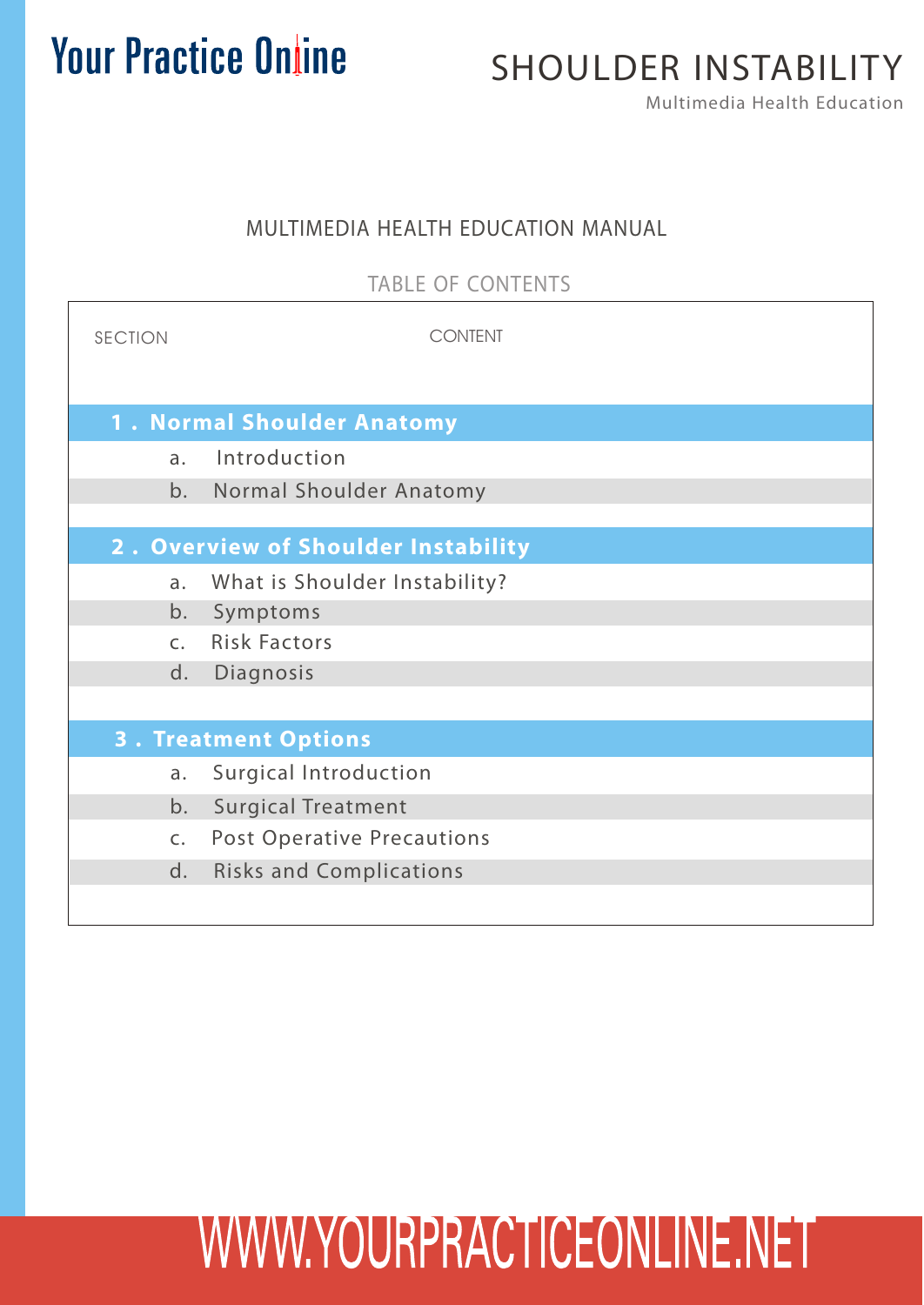## SHOULDER INSTABILITY

Multimedia Health Education

## INTRODUCTION

The shoulder is the most flexible joint in the body making it susceptible to instability and injury.

Shoulder Instability results from one or more dislocations, or partial dislocations, called subluxations, where the upper arm partially or completely dislocates from the shoulder socket to which it is attached. With each occurrence the internal soft tissues of the shoulder are stretched or damaged making the shoulder joint more susceptible to dislocating again. To understand more about Shoulder Instability, it is important to first learn about shoulder anatomy.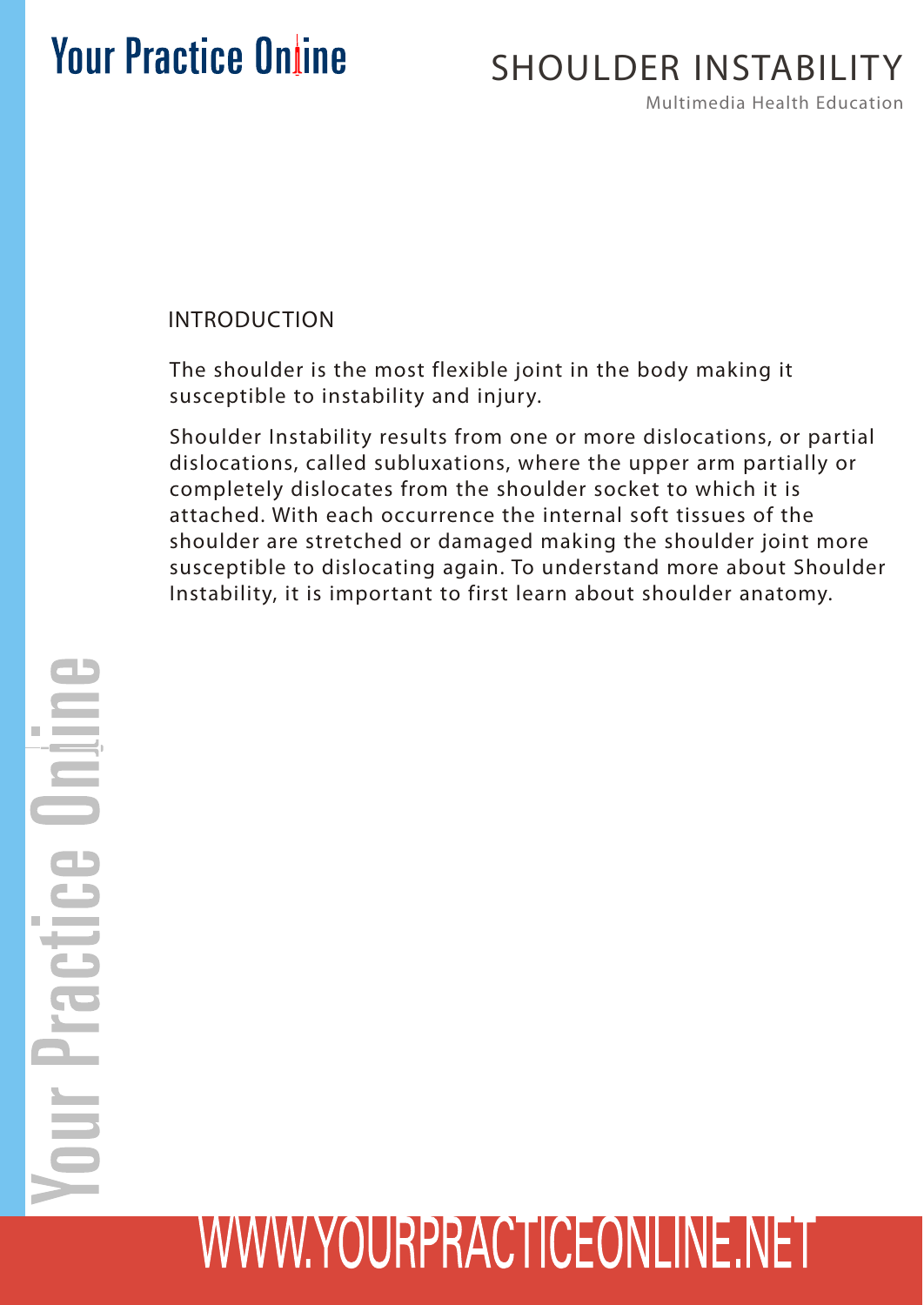## SHOULDER INSTABILITY

Multimedia Health Education

**Unit 1: Normal Shoulder Anatomy**

## Normal Shoulder Anatomy

There are three bones that come together to form the shoulder joint: the collarbone (clavicle), the shoulder blade (scapula), and the upper arm bone (humerus). The shoulder is a "ball-and-socket" joint. A "ball" at the top of the upper arm bone called the humerus fits neatly into a "socket" called the glenoid, a part of the shoulder blade or scapula.

Cartilage cushions the joint and allows the bones to move on each other with smooth movements.

The cartilage does not show up on X-ray, therefore you can see a "joint space" between the head of the upper arm bone (Humerus) and the Glenoid socket of the shoulder blade (Scapula).



**(Fig. 1)**

*(Refer fig. 1)*

#### Shoulder Bones

#### Humerus

The humerus provides attachment to muscles of the upper arm. The humeral head forms the ball of the ball-and-socket shoulder joint.

*(Refer fig. 2)*

## Scapula

The scapula (shoulder blade) is a flat, triangular bone providing attachment to the muscles of the back and neck.

*(Refer fig. 3)*

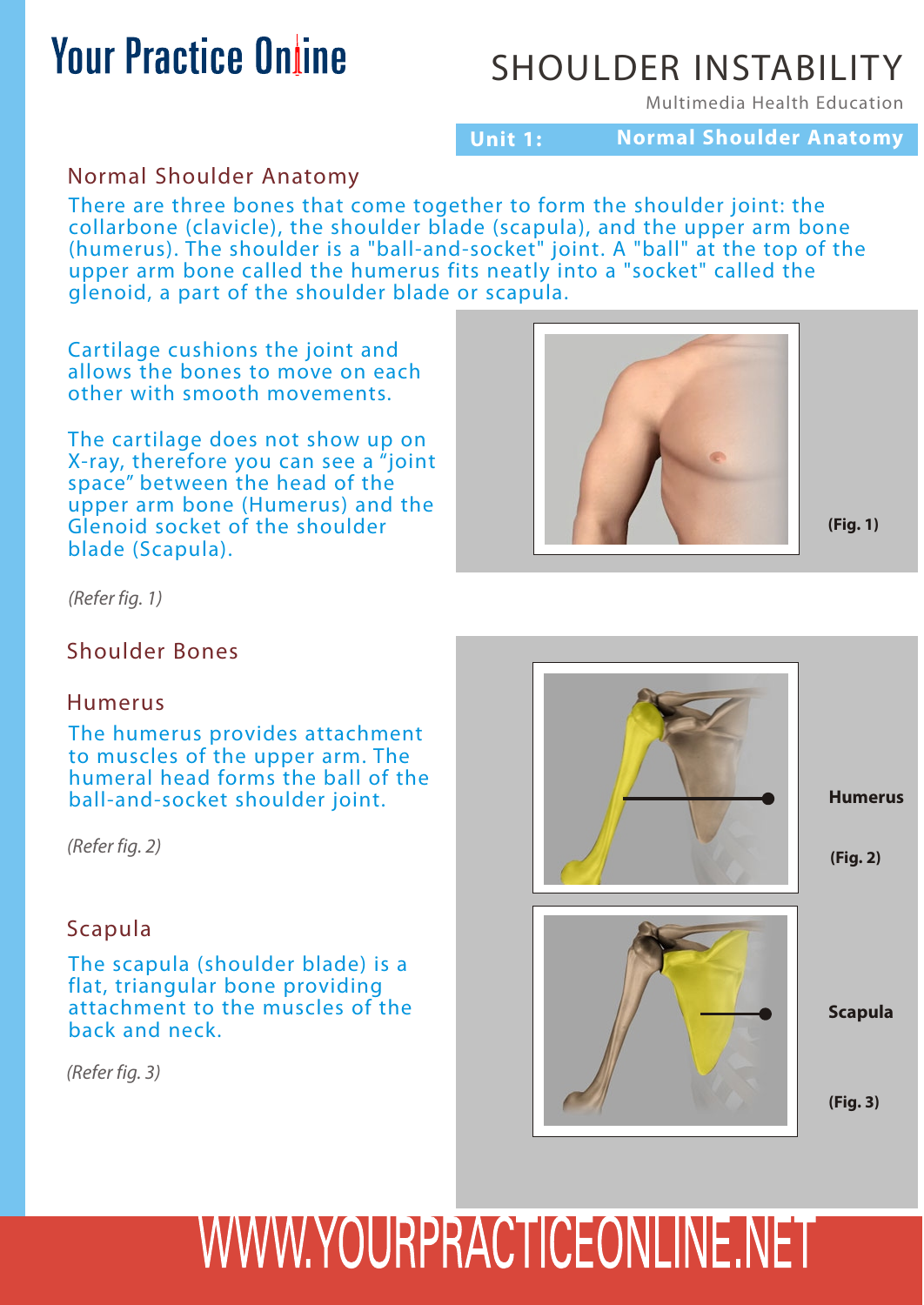## SHOULDER INSTABILITY

**Unit 1: Normal Shoulder Anatomy**

Multimedia Health Education

## Clavicle

The clavicle is an S-shaped bone that connects the shoulder girdle to the trunk. It maintains the shoulder in a functional position with the axial skeleton and allows varied arm positions in sports.

In addition to its structural function, the clavicle protects major underlying nerves and blood vessels as they pass from the neck

*(Refer fig. 4)*

Coracoid Process

The coracoid process is the extension of the scapula or shoulder blade around the shoulder joint at the front

*(Refer fig. 5)*

#### Acromion

The acromion is the extension of the scapula or shoulder blade around the shoulder joint at the rear which forms a roof. This is also called the acromial process

*(Refer fig. 6)*

#### Glenoid

The glenoid is the depression at the end of the scapula that forms the socket of the ball and socket joint.

*(Refer fig. 7)*



**Clavicle**



**(Fig. 4)**



**(Fig. 6)**



**Glenoid**

**(Fig. 7)**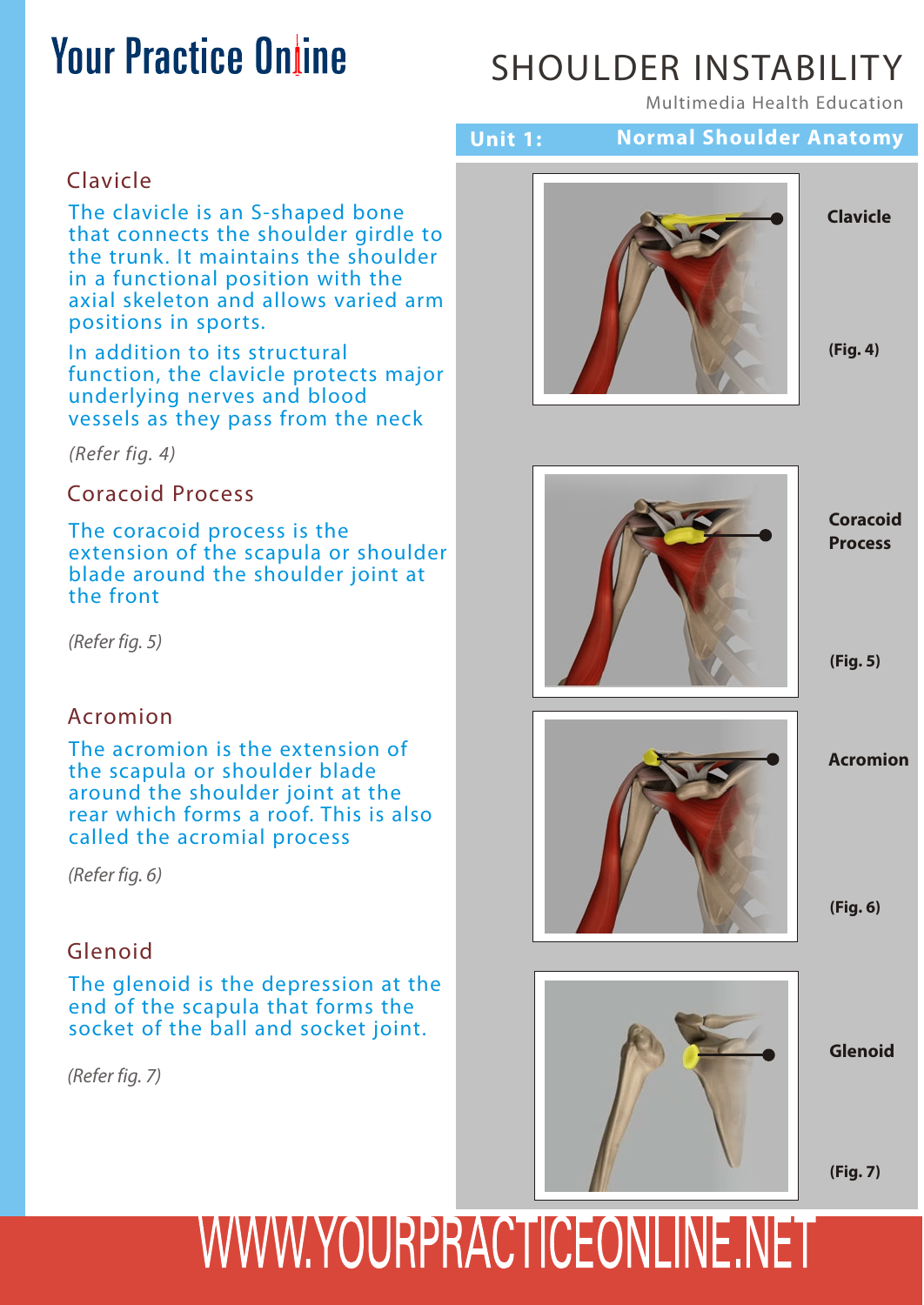## SHOULDER INSTABILITY

Multimedia Health Education

**Unit 1: Normal Shoulder Anatomy**

## Shoulder Soft Tissue Anatomy

The scapula provides bony attachment to a total of 18 different muscles.

## Rotator Cuff

The rotator cuff refers to a group of four tendons that attach four shoulder muscles to the upper arm or humerus and hold it in the shoulder joint. Many shoulder problems are caused by injuries to the rotator cuff

*(Refer fig. 8)*

## Biceps Tendons

The biceps tendon is a long cordlike structure which attaches the biceps muscle to the shoulder and helps to stabilize the joint.

*(Refer fig. 9)*

## Coracoclavicular Ligament

Ligaments connect bone to bone, and coracoclavicular ligament connects the corocoid process of the scapula to the clavicle.

*(Refer fig. 10)*

## Acromioclavicular Ligament

Ligaments connect bone to bone, and acromioclavicular ligament connects the Acromion process to the clavicle.

*(Refer fig. 11)*



**(Fig. 8)**



**(Fig. 9)**



**(Fig. 10)**



**(Fig. 11)**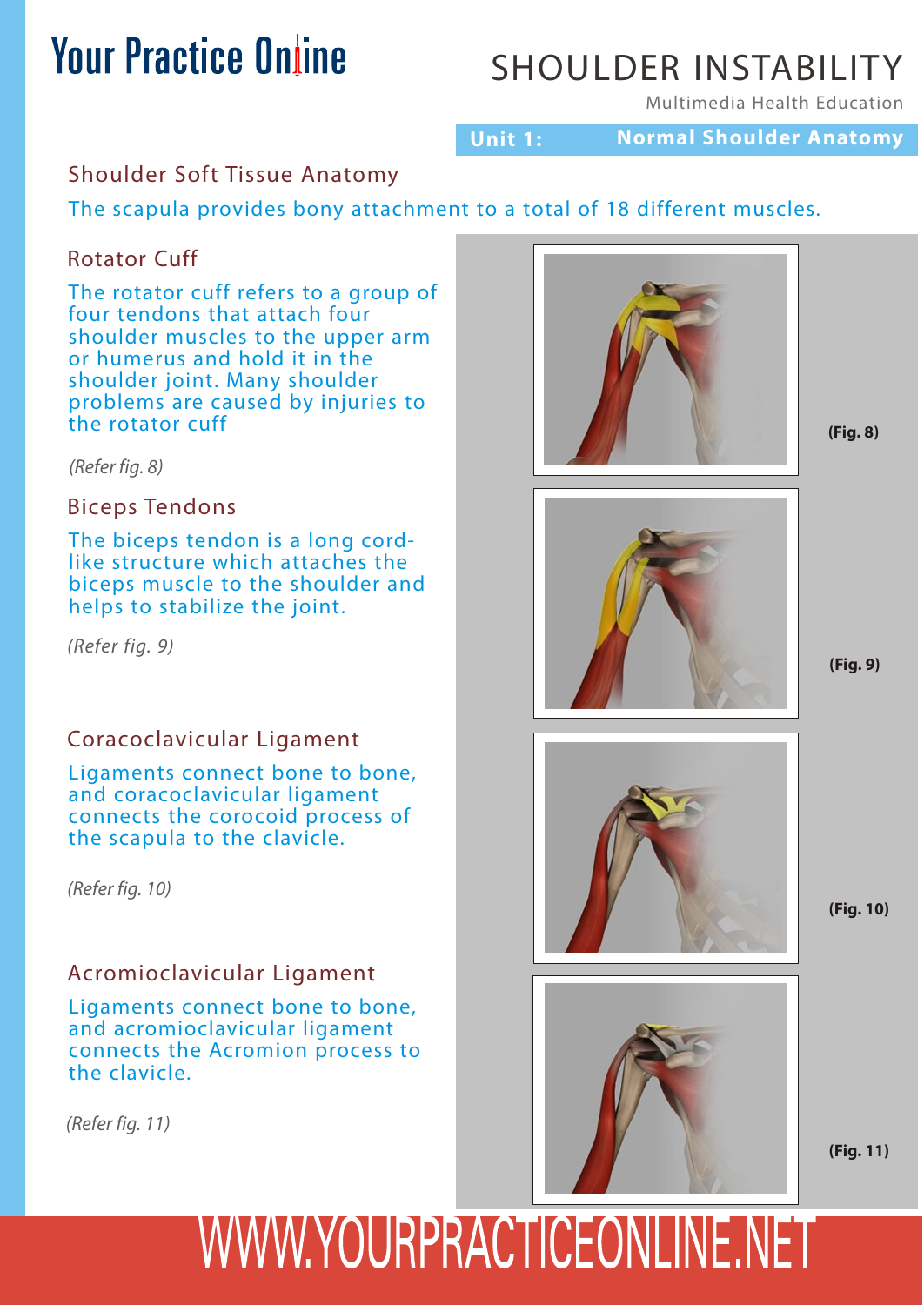## SHOULDER INSTABILITY

Multimedia Health Education

## Glenoid Labrum

The Glenoid labrum is a ring of fibrous cartilage surrounding the glenoid for stabilization of the shoulder joint.

*(Refer fig. 12)*

## Capsula

The capsule that surrounds the shoulder joint consists of very strong ligaments that helps to keep the ball and socket normally aligned.

*(Refer fig. 13)*

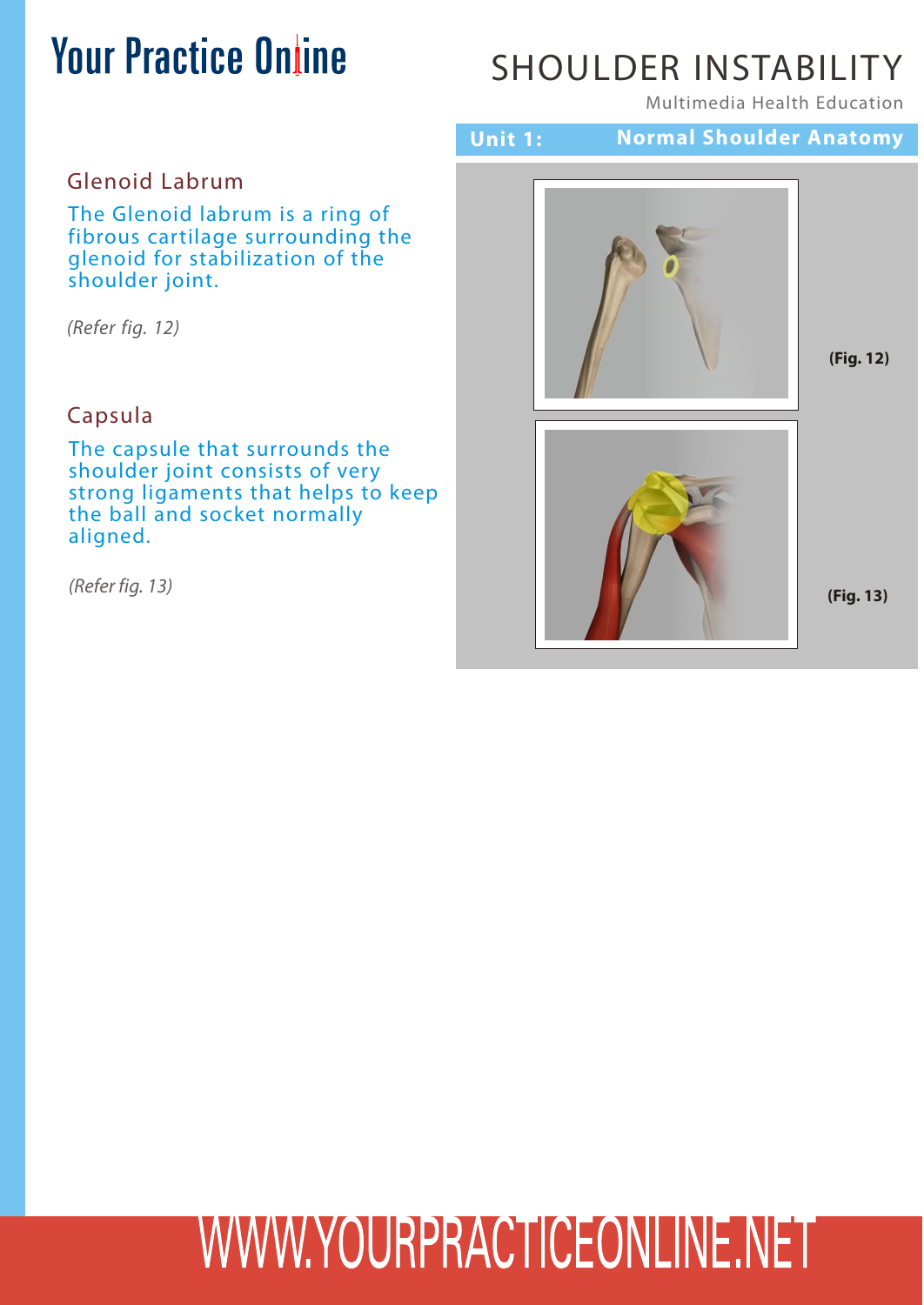## SHOULDER INSTABILITY

Multimedia Health Education

**Unit 2: Overview of Shoulder Instability**

## What is Shoulder Instability?

Shoulder Instability is a chronic condition causing frequent dislocations of the shoulder joint. A dislocation occurs when the end of the humerus, the ball portion, partially or completely dislocates from the glenoid, the socket portion of the shoulder. A partial dislocation is referred to as a subluxation whereas a complete separation is referred to as a dislocation.

Shoulder Instability increases the chance of further dislocation with every occurrence due to damage and stretching of tissues, ligaments, and other

## Signs and Symptoms

Patients with shoulder instability often report feeling like their shoulder is going to come out of the socket. Doctors may refer to this feeling as Apprehension. Other common symptoms include:

- Pain with certain movements of the shoulder
- Popping or grinding sound may be heard or felt
- Recurrent Subluxation: When the shoulder slips partially out of place repeatedly.
- Recurrent Dislocation: When the shoulder slips all the way out of position repeatedly.
- Severe pain, swelling and bruising of the shoulder immediately following subluxation or dislocation
- Visible deformity and loss of function of the shoulder occurs after subluxation or
- Sensation changes such as numbness or even partial paralysis can occur below the dislocation as a result of pressure on nerves and blood vessels.

## Risk Factors

Risk Factors that increase a person's chance of developing Shoulder Instability include:

- Injury or Trauma to the shoulder
- Falling on an outstretched hand
- Repetitive overhead sports such as baseball, swimming, volleyball, or weightlifting
- Some people are born with loose shoulder ligaments or an enlarged capsule.

#### Conservative Treatment

Most scapular fractures are not significantly displaced due to the strong supporting soft tissue structures surrounding it. Therefore, a majority of scapular fractures are treated conservatively and with early motion to reduce the risk of stiffness and will usually heal without affecting shoulder movement.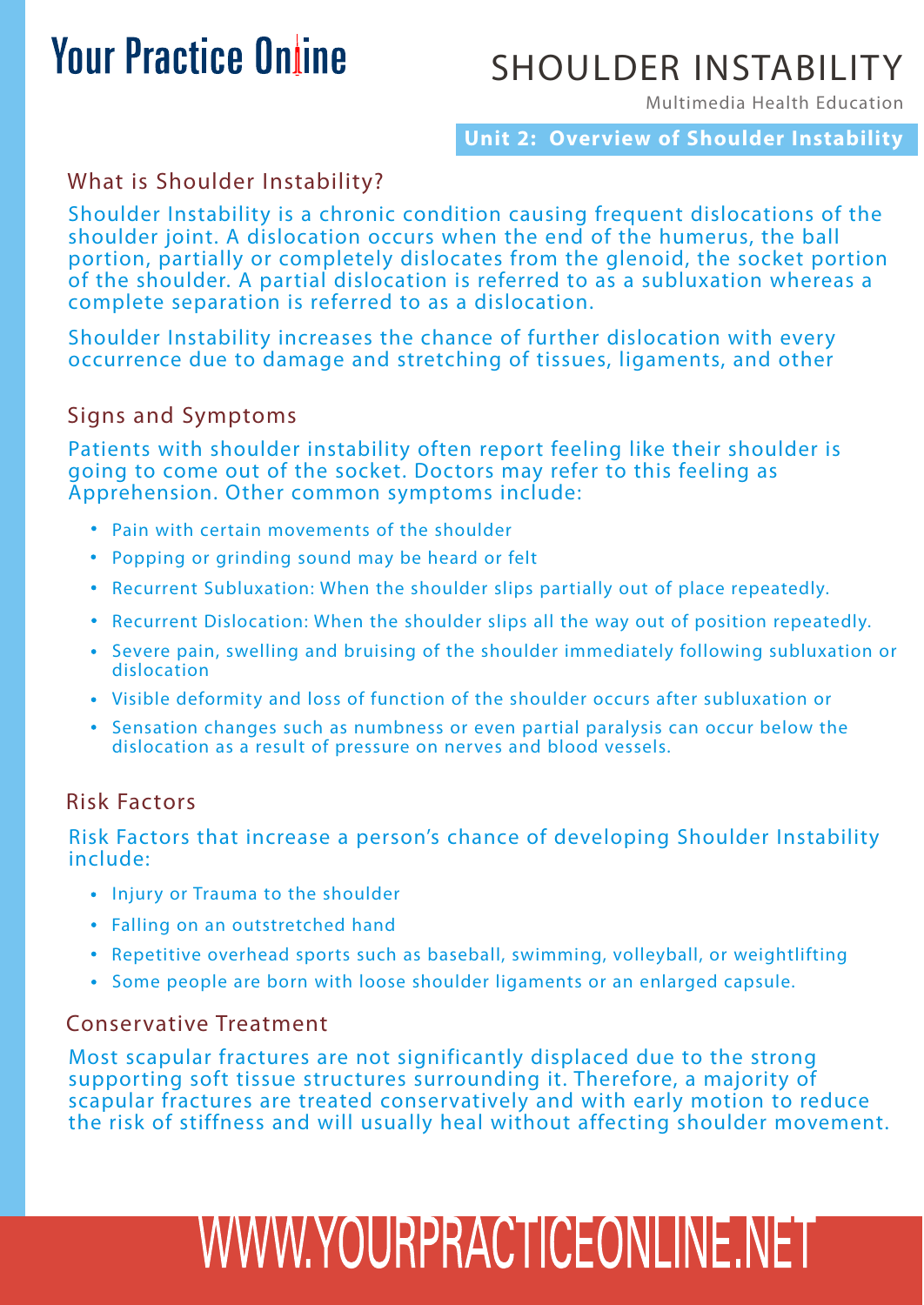## SHOULDER INSTABILITY

Multimedia Health Education

**Unit 2: Overview of Shoulder Instability**

#### Conservative treatment options include:

#### Immobilization

A sling is used for comfort and to support the shoulder to allow healing to take place. This is usually worn about 4-6 weeks depending on the type of fracture and how well you heal.

#### Prescriptions Medications

Pain medications will be prescribed for your comfort during the healing process

## Physical Therapy

Early progressive range of motion exercises are essential in restoring full shoulder function. Your physician will most likely refer you to an Physical Therapist for instruction on proper exercises and early motion of the shoulder to prevent complications.

The goal of conservative treatment for Shoulder Instability is to restore stability, strength, and full range of motion. Conservative treatments measures may include the following:

#### Closed Reduction

Following a dislocation, your Orthopaedist can often manipulate the shoulder joint, usually under anesthesia, realigning it into proper position. Surgery may still be necessary to restore normal function depending on your situation.

#### Medications

Over the counter pain meds such as aspirin and NSAID's (non-steroidal antiinflammatory drugs) such as ibuprofen can help with the pain and swelling. Cortisone injections may also be administered to decrease swelling.

#### Rest

Rest the injured shoulder as much as possible and avoid activities that require overhead motion. A sling may be ordered for 1-2 weeks to facilitate healing.

#### Ice

Ice packs applied to the injury will help diminish swelling and pain. Ice should be applied over a towel to the affected area for 20 minutes every hour. Never place ice directly over the skin.

## Occupational Therapy

Your physician may refer you to a therapist for instruction in strengthening and stretching exercises.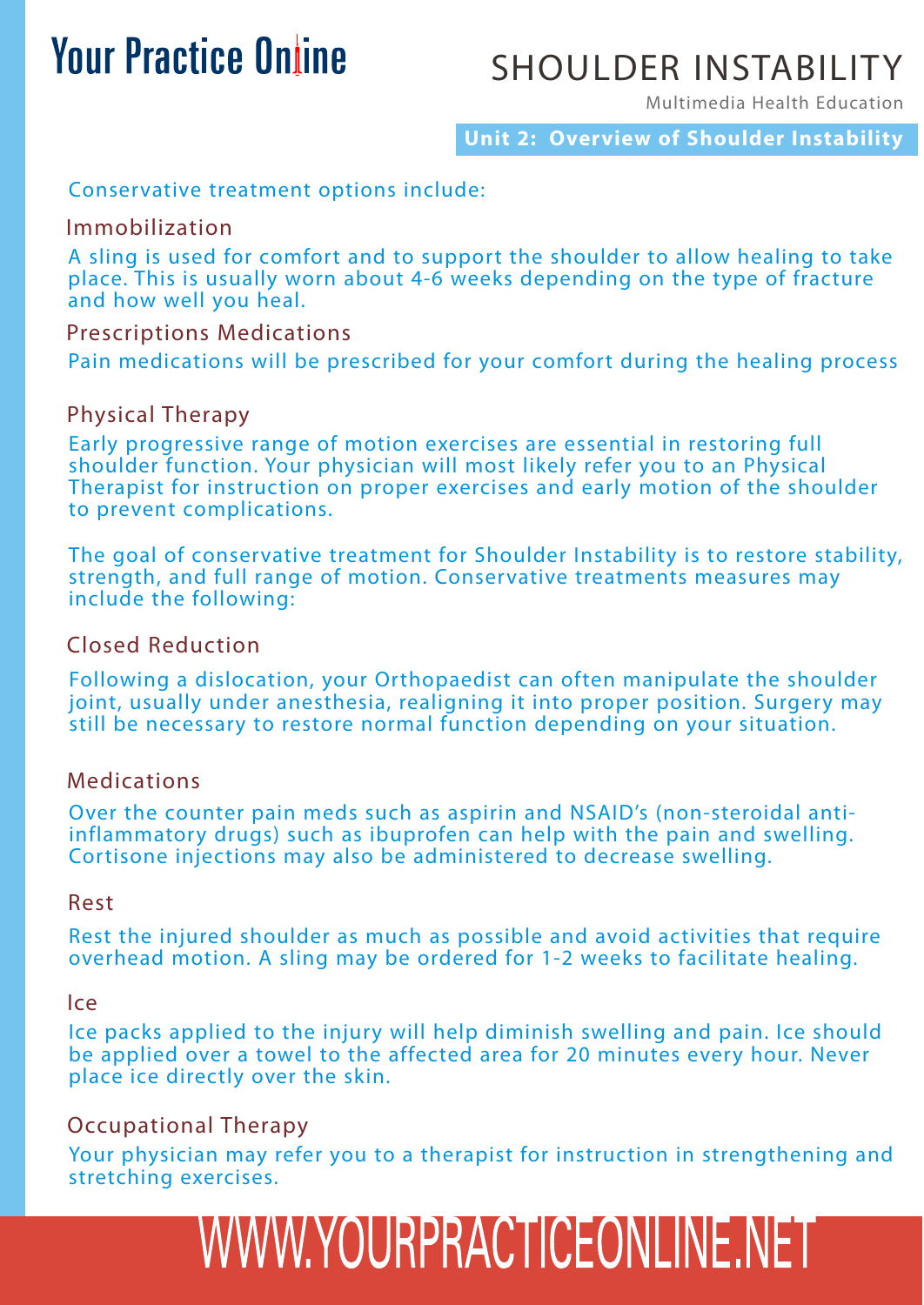## SHOULDER INSTABILITY

Multimedia Health Education

#### **Unit 3:**

**Treatment Options**

Surgical Introduction

When conservative treatment options fail to relieve shoulder instability your Orthopaedic surgeon may recommend Shoulder Stabilization surgery. The goal of Shoulder Stabilization surgery is to improve stability and function to the shoulder joint and prevent recurrent dislocations. Shoulder stabilization surgery has traditionally been performed as open surgery, with large incisions and a long recovery process.

Shoulder Stabilization surgery can now be performed arthroscopically, depending on your particular situation, with much smaller incisions. Occasionally, however, arthroscopic surgery may need to be converted to open surgery to properly repair the damage to internal structures.

Arthroscopy is a surgical procedure in which an arthroscope, a small, soft, flexible tube with a light and video camera at the end, is inserted into a joint to evaluate and treat a variety of conditions. The benefits of arthroscopy compared to the alternative, open shoulder surgery, include:

- Smaller incisions
- Minimal soft tissue trauma
- Less pain
- Faster healing time
- Lower infection rate
- Less scarring
- Earlier mobilization
- Usually performed as outpatient day surgery

#### Surgical Treatment

Shoulder Stabilization surgery is performed in a hospital operating room under general anesthesia.

Your surgeon will perform shoulder arthroscopy to assess the shoulder joint and develop the surgical plan. The arthroscope is a small fiberoptic viewing instrument made up of a tiny lens, light source and video camera.



**(Fig. 14)**

*(Refer fig. 14 to 19)*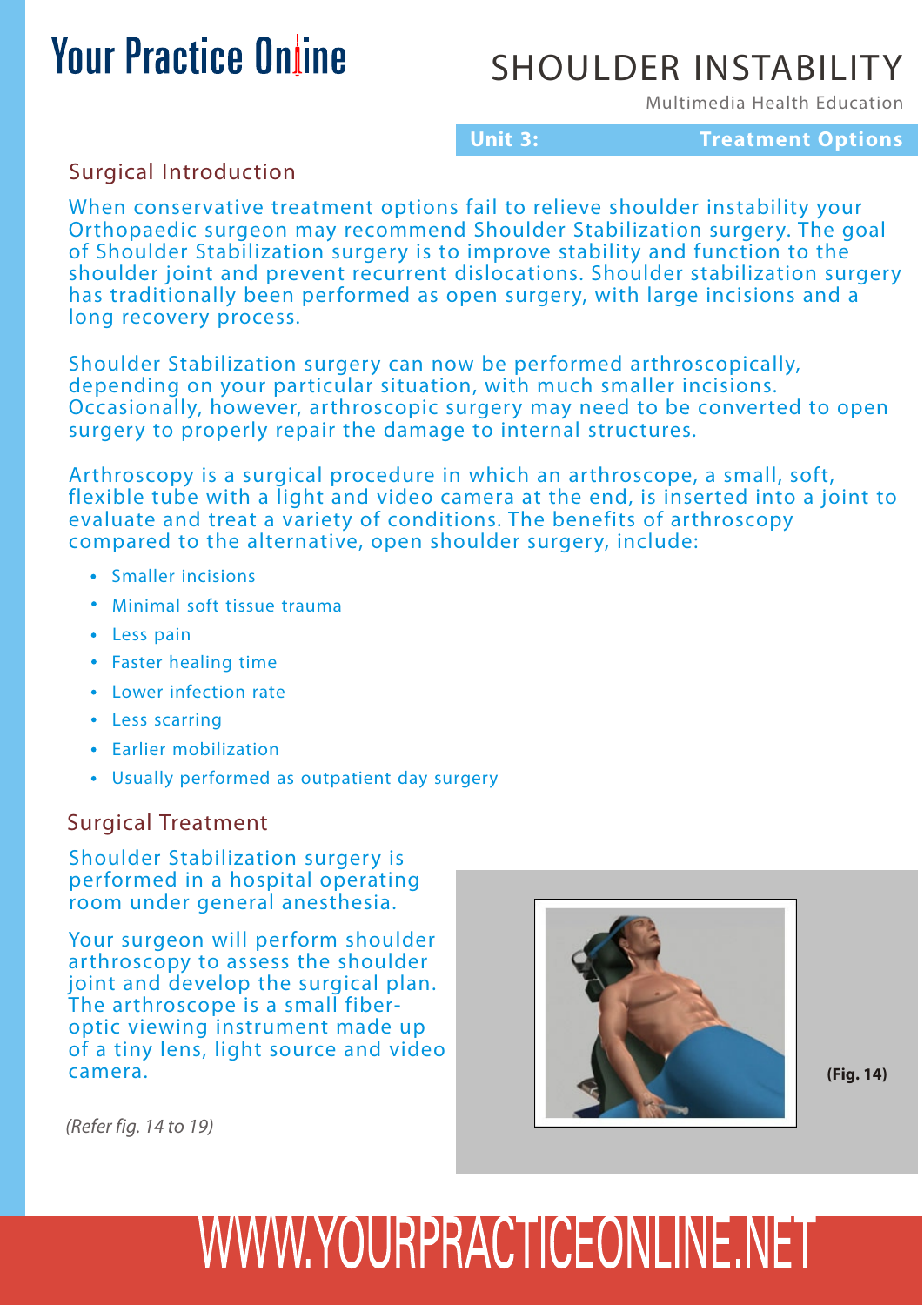## SHOULDER INSTABILITY

Multimedia Health Education

**Treatment Options**

#### The surgical instruments used in arthroscopic surgery are very small (only 3 or 4 mm in diameter) but appear much larger when viewed through an arthroscope.

The television camera attached to the arthroscope displays the image of the joint on a television screen, allowing the surgeon to look throughout the shoulder joint at cartilage, ligaments, and bone. The surgeon can determine the amount or type of injury, and then repair or correct the problem as necessary.

The surgeon makes a few small incisions (about 1/4 of an inch), around the joint area. Each incision is called a portal. These incisions result in very small scars, which in many cases are unnoticeable.

In one portal, the arthroscope is inserted to view the shoulder joint. Along with the arthroscope, a sterile solution is pumped to the joint which expands the shoulder joint, giving the surgeon a clear view and room to work.

With the images from the arthroscope as a guide, the surgeon can look for any pathology or anomaly. The other portals are used for the insertion of surgical instruments. If your surgeon can stabilize the shoulder without reverting to an open, much larger incision, they will perform the necessary repair to the supporting structures.



**Unit 3:**

**(Fig. 15)**



**(Fig. 16)**



**(Fig. 17)**



**(Fig. 18)**

*(Refer fig. 14 to 19)*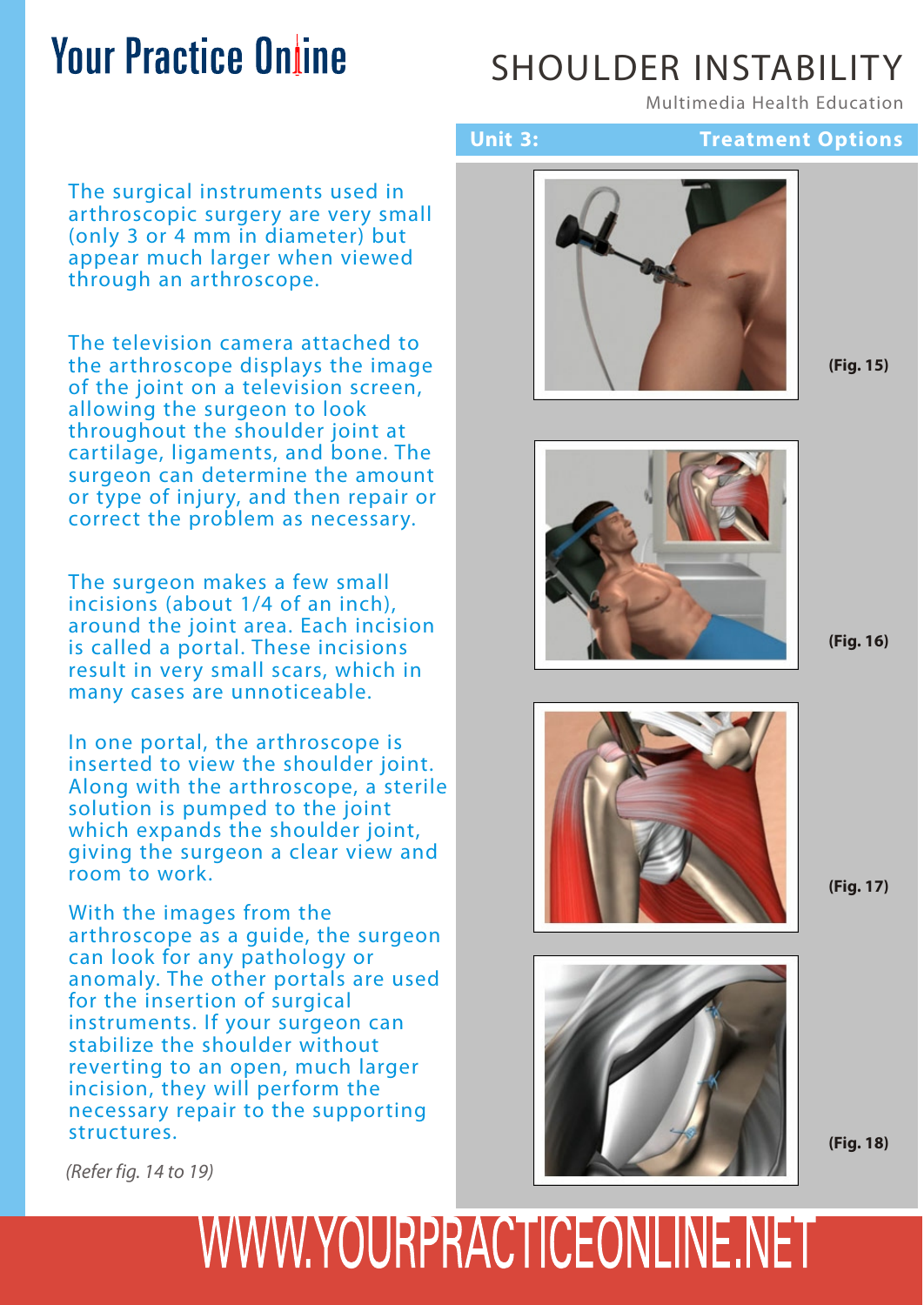## SHOULDER INSTABILITY

Multimedia Health Education

**Unit 3:**

**Treatment Options**

This may involve repairing a tear in the labrum as well as tightening the capsule and ligaments.

After stabilizing the shoulder, the portals (incisions) are closed by suturing or by tape.



**(Fig. 19)**

Arthroscopy is much less traumatic to the muscles, ligaments, and tissues than the traditional method of surgically opening the shoulder with long incisions (open techniques).

*(Refer fig. 14 to 19)*

#### Post Operative Care

- You will wake up in the recovery room and then be transferred back to your hospital room.
- Pain medication will be provided to keep you comfortable.
- A bandage will be around the operated shoulder and your arm will be in a sling or brace. The sling will be worn for about 4-6 weeks to facilitate healing.
- Your surgeon will see you prior to discharge and explain the findings of the operation and what was done during Surgery.
- You can remove the bandage usually in 48 hrs and place dressings provided by your surgeon over the area.
- It is NORMAL for the shoulder to swell after the surgery. Placing Ice-Packs on the shoulder will help to reduce swelling. Apply ice packs to the area for 20 min 3-4 times a day until swelling has reduced.
- You should keep a pillow under your elbow while lying in bed.
- You will not be allowed to lift anything over your head or anything greater than 1-2 pounds for the first 6 weeks.
- You will make an appointment with your surgeon 7-10 days after surgery to monitor your progress and have your sutures removed.
- It is recommended that you not drive during the first 6 weeks while wearing a sling due to safety reasons and the risk of injury to the surgical site.
- You will be given specific instructions regarding activity and a rehabilitation program of exercise and strengthening.
- Eating a healthy diet and not smoking will promote healing.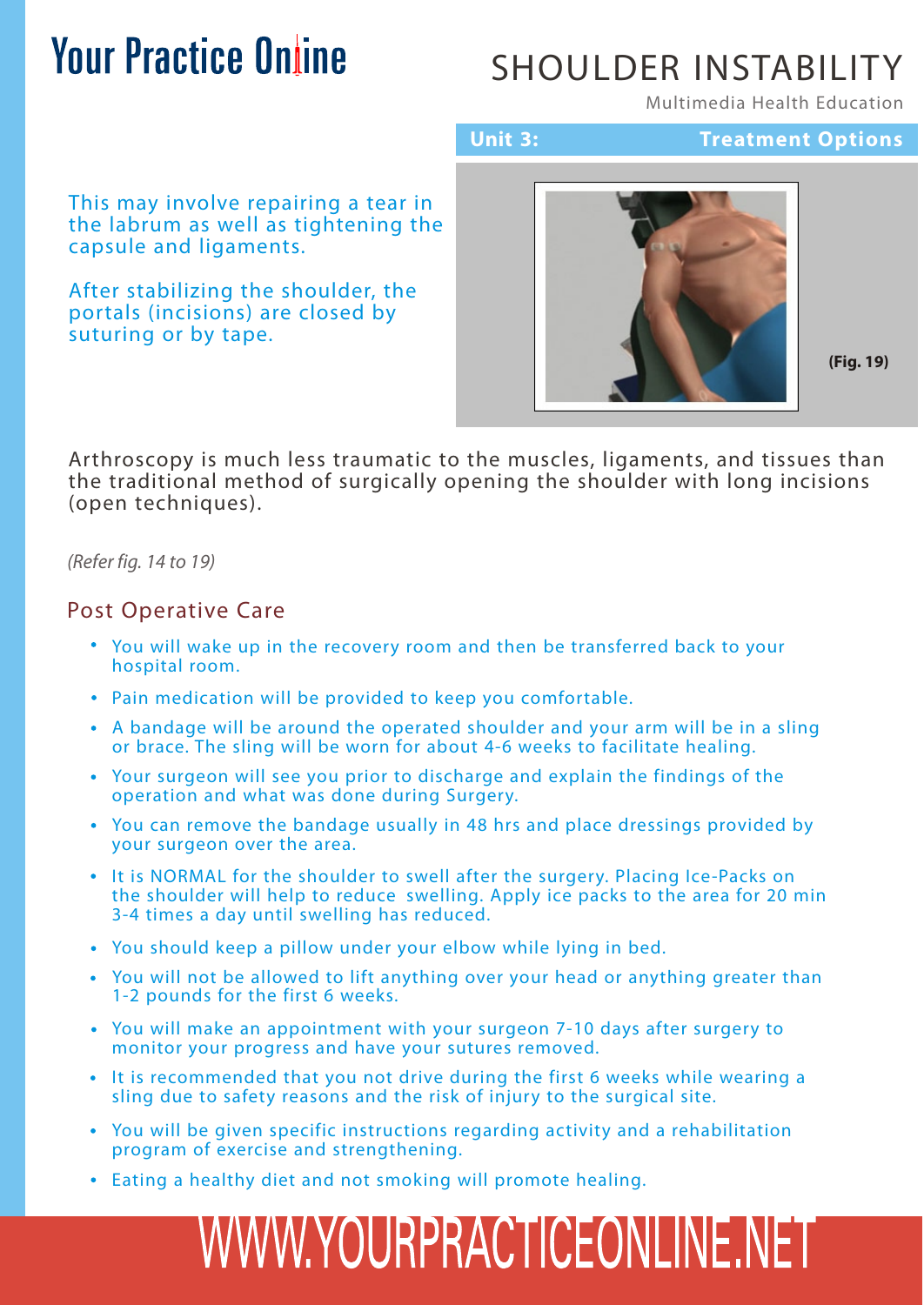## SHOULDER INSTABILITY

Multimedia Health Education

#### **Unit 3:**

**Treatment Options**

## Risks and Complications

As with any major surgery there are potential risks involved. The decision to proceed with the surgery is made because the advantages of surgery outweigh the potential disadvantages. It is important that you are informed of these risks before the surgery takes place.

Complications can be medical (general) or specific to Shoulder Resurfacing surgery. Medical complications include those of the anesthetic and your general well being. Almost any medical condition can occur so this list is not complete. Complications include:

- Allergic reactions to medications
- Blood loss requiring transfusion with its low risk of disease transmission
- Heart attacks, strokes, kidney failure, pneumonia, bladder infections.
- Complications from nerve blocks such as infection or nerve damage.

Serious medical problems can lead to ongoing health concerns, prolonged hospitalization or rarely death.

Specific complications for Shoulder Stabilization surgery are rare but may

#### Infection

Infections can occur superficially at the incision or in the joint space of the shoulder, a more serious infection. Infection rates vary; if it occurs it can be treated with antibiotics but may require further surgery.

#### Shoulder Stiffness

Shoulder stiffness with loss of range of motion is a common complication that can be greatly minimized with strict adherence to your occupational therapy program prescribed by your surgeon.

#### Dislocations

Dislocations and/or subluxations with activity can occur before healing has taken place. It is very important that you follow your surgeon's guidelines for activity restrictions.

Damage to nerves of Blood vessels

Also rare but can lead to weakness or loss of sensation in part of the arm. Damage to blood vessels may require further surgery if bleeding is ongoing.

#### Damage to the joint

Joint damage to the cartilage or other structures can occur during surgery and may require another operation to repair.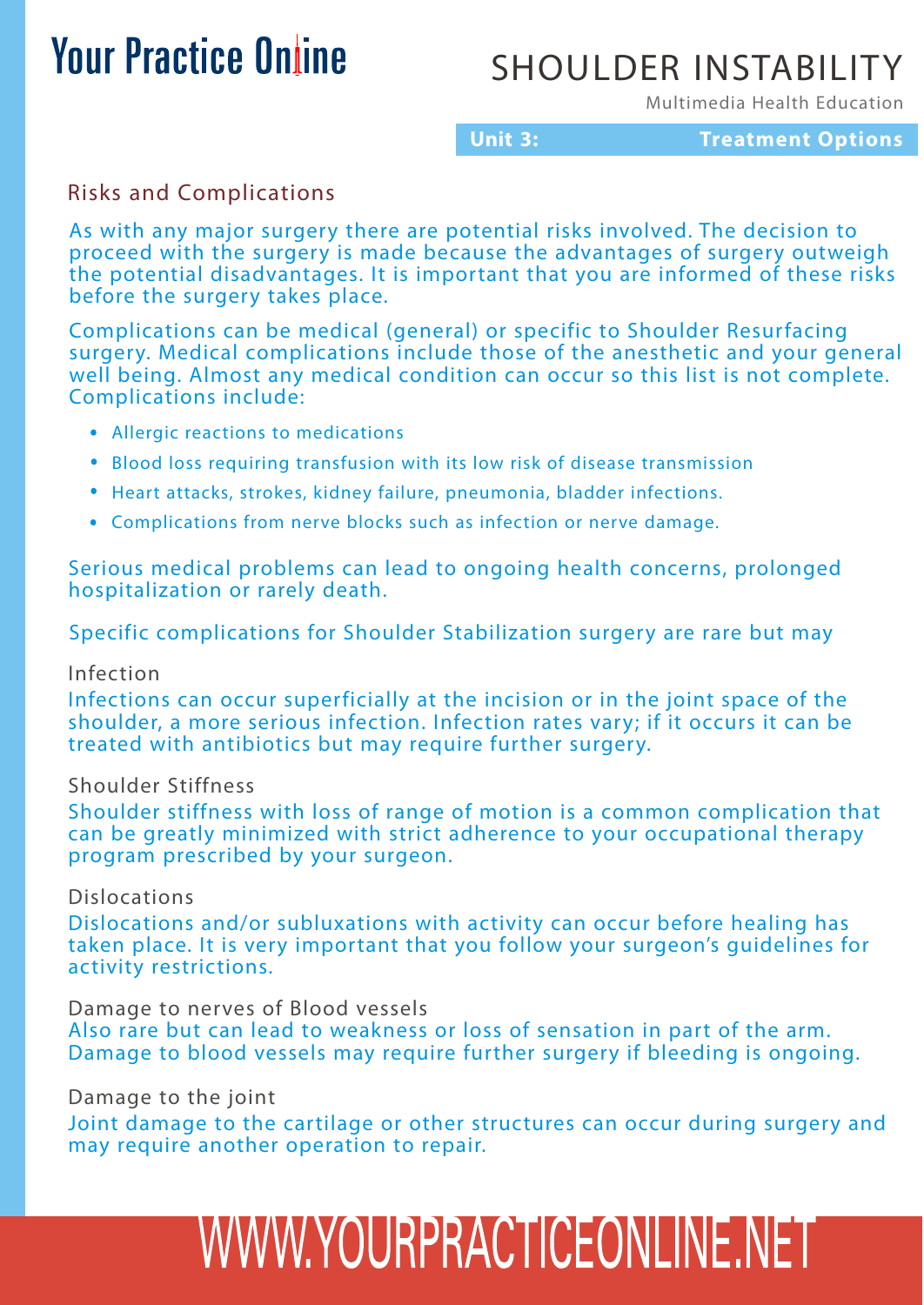## SHOULDER INSTABILITY

Multimedia Health Education

**Unit 3: Treatment Options**

Blood Clots (Deep Venous Thrombosis)

These can form in the arm muscles and can travel to the lung (Pulmonary embolism). These can occasionally be serious and even life threatening. If you get arm pain, redness or swelling, or have shortness of breath at any stage, you should notify your surgeon.

Hemarthrosis

A condition caused by excess bleeding into the joint after the surgery is completed. This may require additional surgery to irrigate the joint and

Discuss your concerns thoroughly with your orthopaedic surgeon prior to surgery. Risk factors that can negatively affect adequate healing after shoulder stabilization surgery include:



**(Fig. 20)**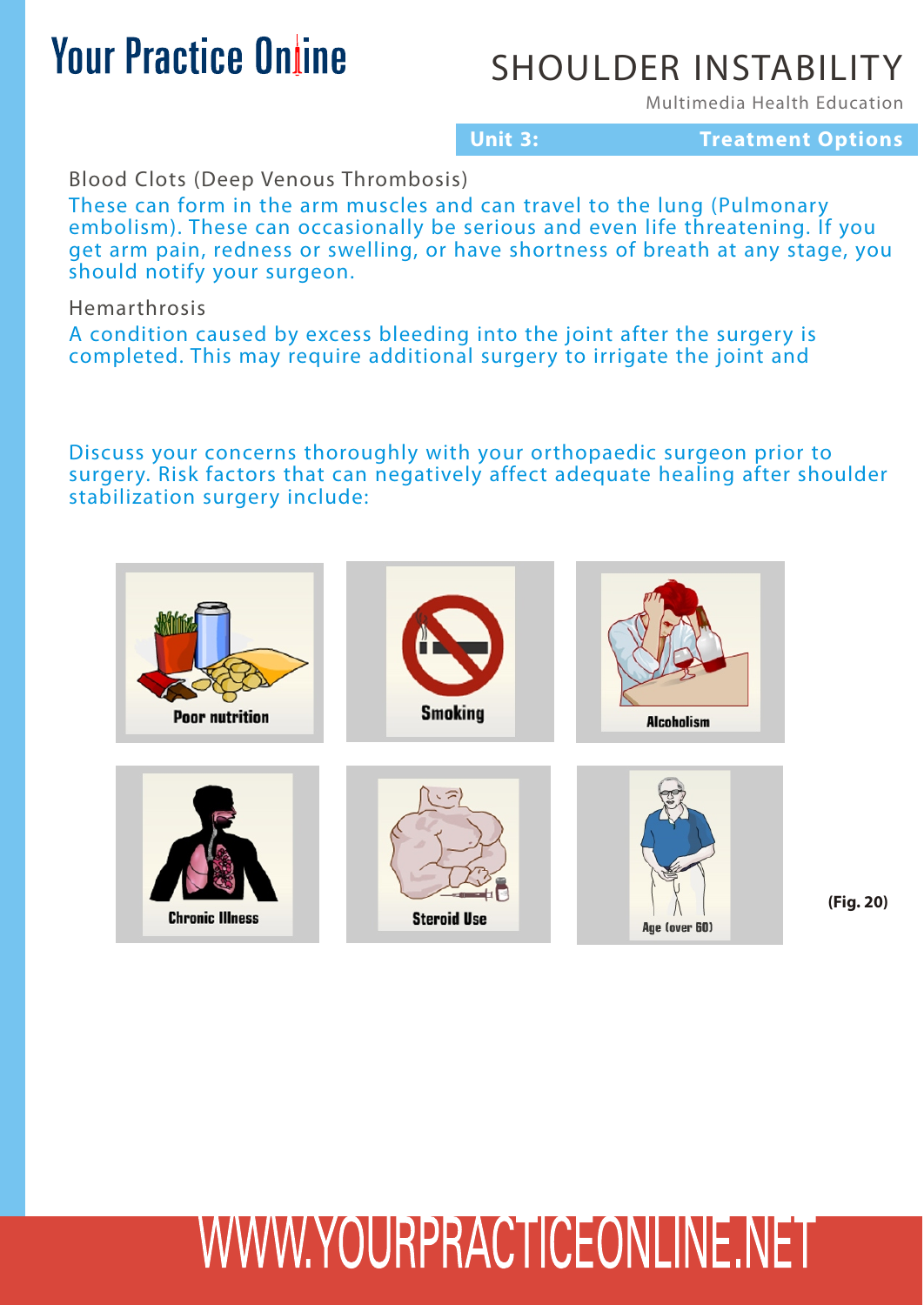## SHOULDER INSTABILITY

Multimedia Health Education

**Unit 3: Disclaimer**

Summary

A good knowledge of this procedure will make the stress of undertaking the procedure easier for you to bear. The decision to proceed with the surgery is made because the advantages of surgery outweigh the potential disadvantages. It is important that you are informed of these risks before the surgery.

#### Disclaimer

Although every effort is made to educate you on Shoulder Instability and take control, there will be specific information that will not be discussed. Talk to your doctor or health care provider about any concerns you have about Shoulder Instability.

You must not proceed until you are confident that you understand this procedure, particularly, the complications.